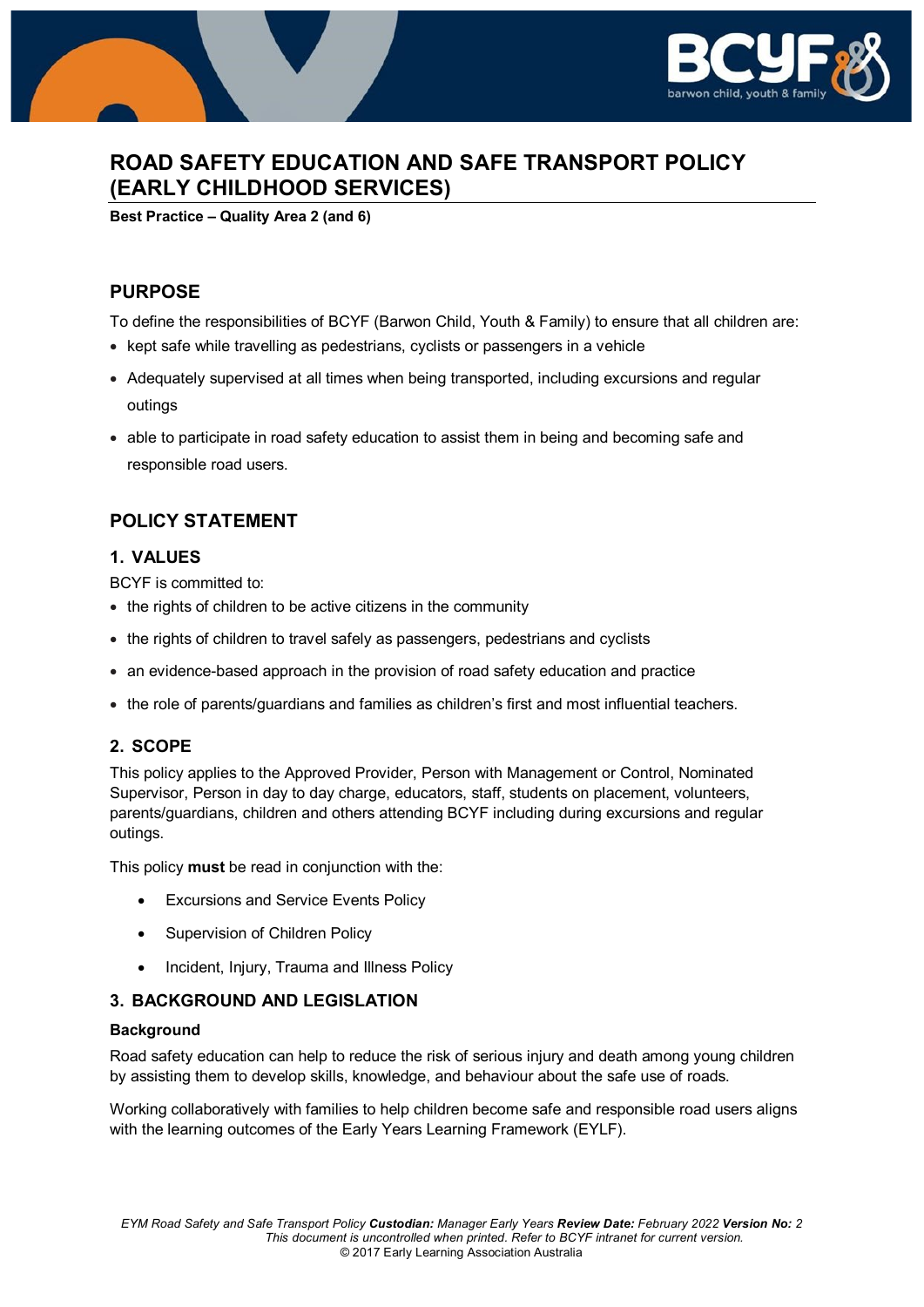Road trauma is one of the leading causes of death among young Australians. Young children are at risk as passengers in motor vehicles, as pedestrians and as cyclists. They are particularly vulnerable due to:

- their small size and changing needs as they grow
- their cognitive and perceptual skills still developing.

Under duty of care obligations, services must develop appropriate procedures to guide staff to address situations where a child is observed to be at risk while being transported to or from the early childhood service. This may include instances where a child is observed to be:

- travelling unrestrained
- travelling in an inappropriate restraint
- riding a bicycle or wheeled toy without a helmet
- instances where a parent/guardian is in an unfit state to drive due to intoxication or impairment

### **Legislation and standards**

Relevant legislation and standards include but are not limited to:

#### *Acts*

- *Road Safety Act 1986*
- *Education and Care Services National Law Act 2010*

### *Regulations*

• *Education and Care Services National Regulations 2011*: Regulations 99, 100, 101, 102, 102B, 102C, 102D, 158, 159, 160, 161

#### *Rules*

• *Road Safety Road Rules 2009* (Vic)

## *Standards*

- National Quality Standard
	- − Quality Area 2: Children's Health and Safety
	- − Quality Area 6: Collaborative Partnerships with Families and Communities

## **4. DEFINITIONS**

The terms defined in this section relate specifically to this policy.

**Adequate supervision:** Adequate supervision entails all children (individuals and groups) in all areas of the service, being in sight and/or hearing of an educator at all times including during toileting, sleep, rest and transition routines. Services are required to comply with the legislative requirements for educator-to-child ratios at all times. Supervision contributes to protecting children from hazards that may emerge in play, including hazards created by the equipment used.

Adequate supervision refers to constant, active and diligent supervision of every child at the service. Adequate supervision requires that educators are always in a position to observe each child, respond to individual needs, and immediately intervene if necessary. Variables affecting supervision levels include:

- number, age and abilities of children
- number and positioning of educators
- current activity of each child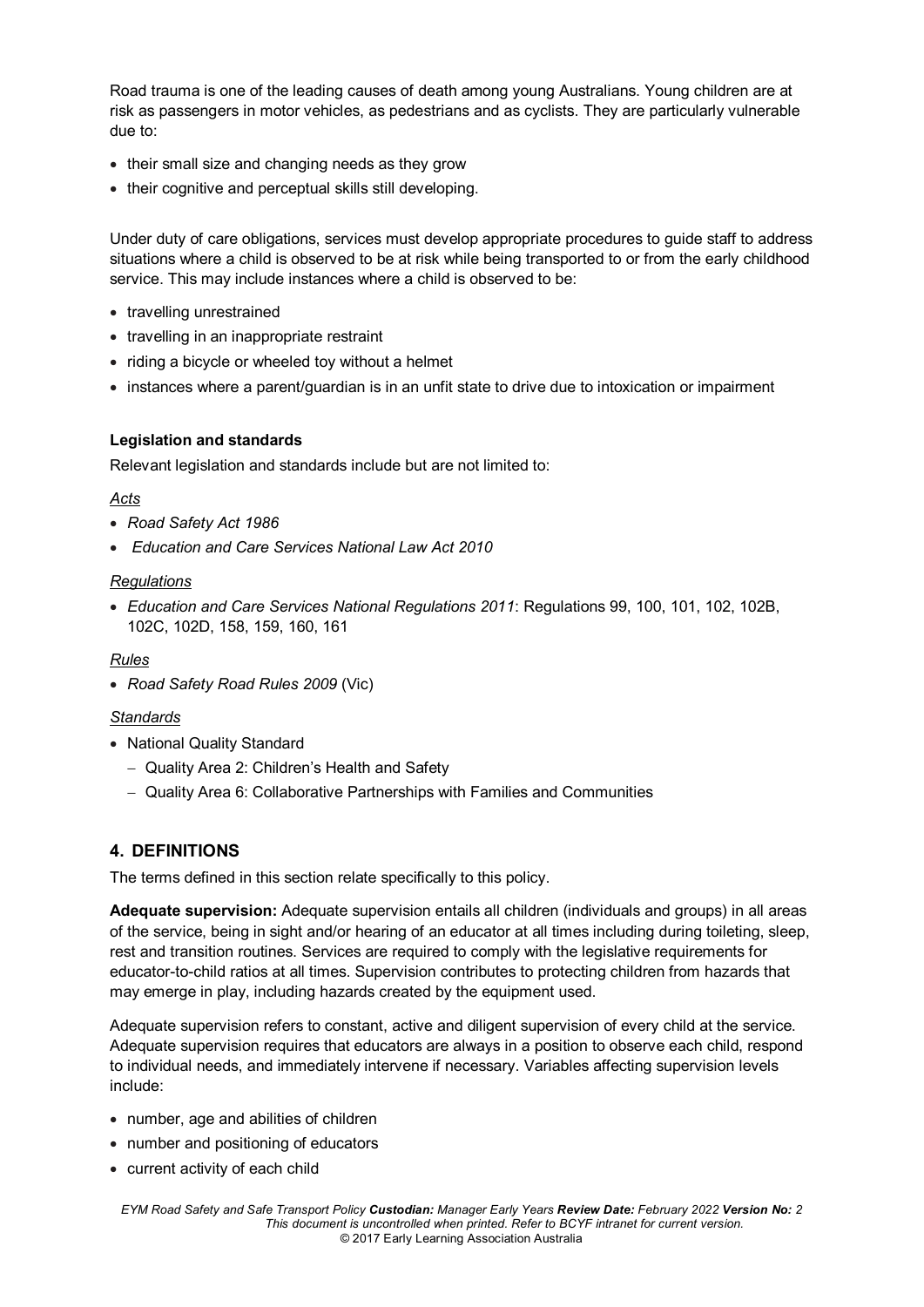- areas in which the children are engaged in an activity (visibility and accessibility)
- developmental profile of each child and of the group of children
- experience, knowledge and skill of each educator
- need for educators to move between areas (effective communication strategies).

**Approved Provider:** An individual or organisation that has completed an application and been approved by the Regulatory Authority as fit and proper (in accordance with Sections 12, 13 and 14 of the National Law) to operate one or more education and care services. The Approved Provider has overall responsibility to ensure that every part of the National Law, Regulations and National Quality Standard are met.

**Attendance record:** Kept by the service to record details of each child attending the service including name, date and time of arrival and departure, signature of person delivering and collecting the child or of the Nominated Supervisor or educator (Regulation 158(1)).

**Authorised nominee:** A person who has been given written authority by the parents/guardians of a child to collect that child from the education and care service. These details will be on the child's enrolment form.

**Child restraint:** A device used in conjunction with an adult seatbelt or ISOFIX-compatible lower attachment connectors and a tether strap, to restrain a child passenger of a motor vehicle in the event of a vehicle impact and thus minimise the risk of bodily injury.

**Duty of care:** A common law concept that refers to the responsibilities of organisations and staff to provide people with an adequate level of protection against harm and all reasonable foreseeable risk of injury. In the context of this policy, duty of care refers to the responsibility of education and care services and their staff to provide children with an adequate level of care and protection against foreseeable harm and injury.

**Nominated Supervisor:** A person who has been nominated by the Approved Provider of the service under Part 3 of the Act and who has consented to that nomination in writing can be the Nominated Supervisor. All services must have a Nominated Supervisor with responsibility for the service in accordance with the National Regulations. The Approved Provider must take reasonable steps to ensure the Nominated Supervisor is a fit and proper person (in accordance with Sections 12, 13 and 14 of the National Law), with suitable skills, qualifications and experience. The Regulatory Authority must be notified if the Nominated Supervisor for the service changes or is no longer employed at the service.

**Persons in day-to-day charge:** A person may be placed in day-to-day charge of a service if:

- the approved provider or nominated supervisor determines they meet the minimum requirements outlined in Regulation 120B of the Education and Care Services National Regulations, and
- the person provides written consent.

## **Persons with management or control:** Means:

(a) if the provider or intended provider of the service is a body corporate, an officer of the body corporate within the meaning of the Corporations Act 2001 of the Commonwealth who is responsible for managing the delivery of the education and care service; or

(b) if the provider of the service is an eligible association, each member of the executive committee of the Part 1—Preliminary Education and Care Services National Law Act 2010 No. 69 of 2010 22 association who has the responsibility, alone or with others, for managing the delivery of the education and care service; or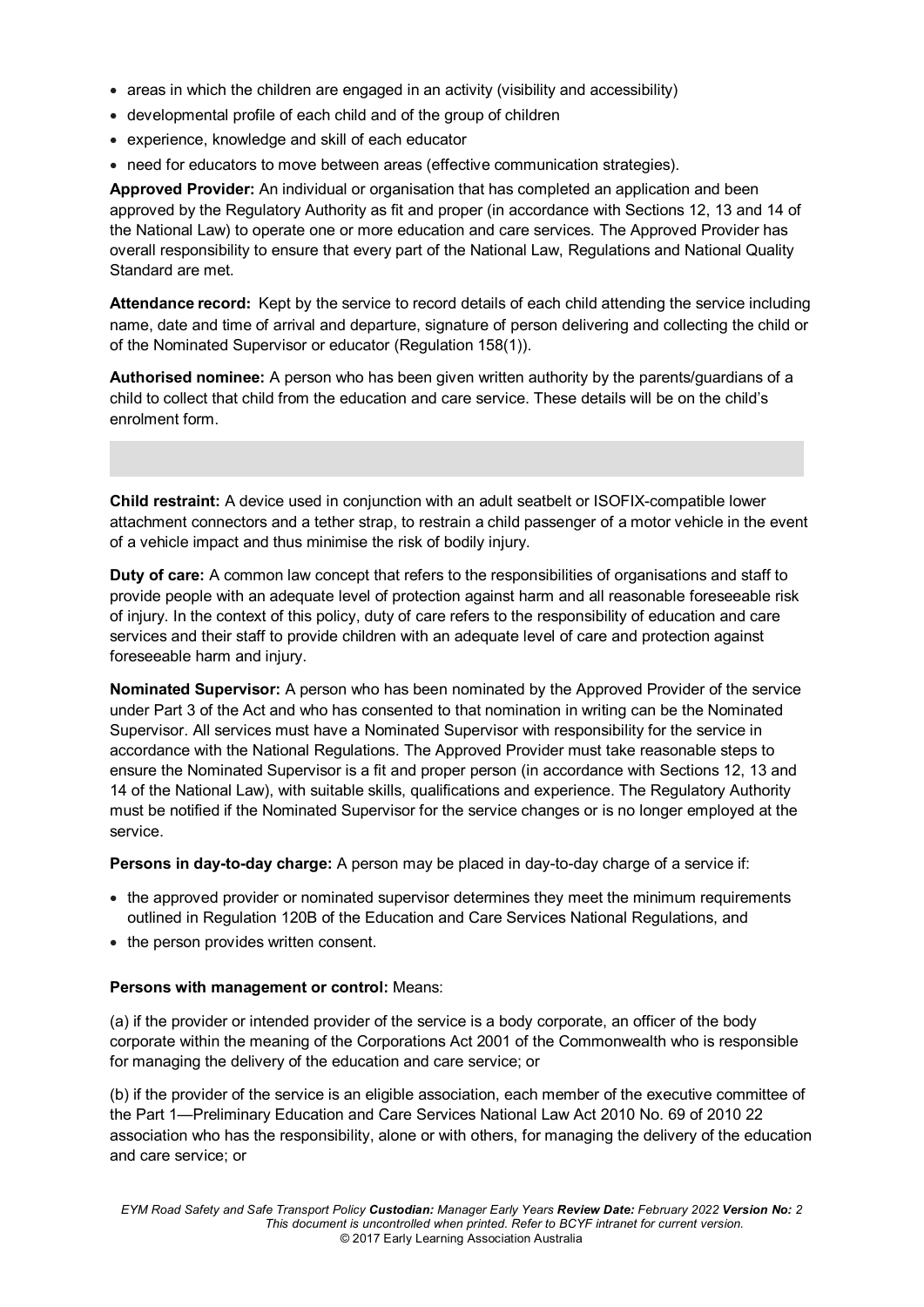(c) if the provider of the service is a partnership, each partner who has the responsibility, alone or with others, for managing the delivery of the education and care service; or

(d) in any other case, a person who has the responsibility, alone or with others, for managing the delivery of the education and care service; and care service.

**Risk assessment:** A risk assessment must identify and assess any hazard that poses a risk to a child's health, safety and/or wellbeing while on an excursion, and specify how these risks will be managed and/or minimised (Regulation 101, 102B, 102C). Risk assessments must consider:

- the proposed route and location of the excursion
- any water hazards
- any risks associated with water-based activities
- transport to and from the proposed location of the excursion
- the number of adults and children participating in the excursion
- the number of educators or other responsible adults who will be providing supervision given the level of risk, and whether or not specialised skills are required (e.g. lifesaving skills)
- the proposed activities, and the impact of this on children with varying levels of ability, additional needs or medical conditions
- the proposed duration of the excursion, and the impact of this on children with varying levels of ability, additional needs or medical conditions
- any items/information that should be taken on the excursion e.g. first aid kit, emergency contact details for children, medication for children with known medical conditions (such as asthma, anaphylaxis and diabetes) and a mobile phone.

**Wheeled toy:** a child's pedal car, skateboard, scooter (other than a motorised scooter) or tricycle or a similar toy, but only when it is being used by a child who is under 12 years old.

## **5. SOURCES AND RELATED POLICIES**

## **Sources**

- Early Learning Association Australia: [www.elaa.org.au](http://www.elaa.org.au/)
- Road Safety Education Victoria: [www.roadsafetyeducation.vic.gov.au](http://www.roadsafetyeducation.vic.gov.au/)
- VicRoads: [www.vicroads.vic.gov.au](http://www.vicroads.vic.gov.au/)
- Child Road Safety: [www.childroadsafety.org.au](http://www.childroadsafety.org.au/)
- Transportation of Children with Additional Needs: [www.rch.org.au/tocan](http://www.rch.org.au/tocan)
- Car Seats Save Lives: [www.carseatssavelives.com.au](http://www.carseatssavelives.com.au/)
- Best practice guidelines for the safe restraint of children travelling in motor vehicles. [www.neura.edu.au/crs-guidelines/](http://www.neura.edu.au/crs-guidelines/)

#### **Service policies**

- *Acceptance and Refusal of Authorisations Policy*
- *Child Safe Environment Policy*
- *Curriculum Development Policy*
- *Delivery and Collection of Children Policy*
- *Excursions and Service Events Policy*
- *Inclusion and Equity Policy*
- *Occupational Health and Safety Policy*
- *Supervision of Children Policy*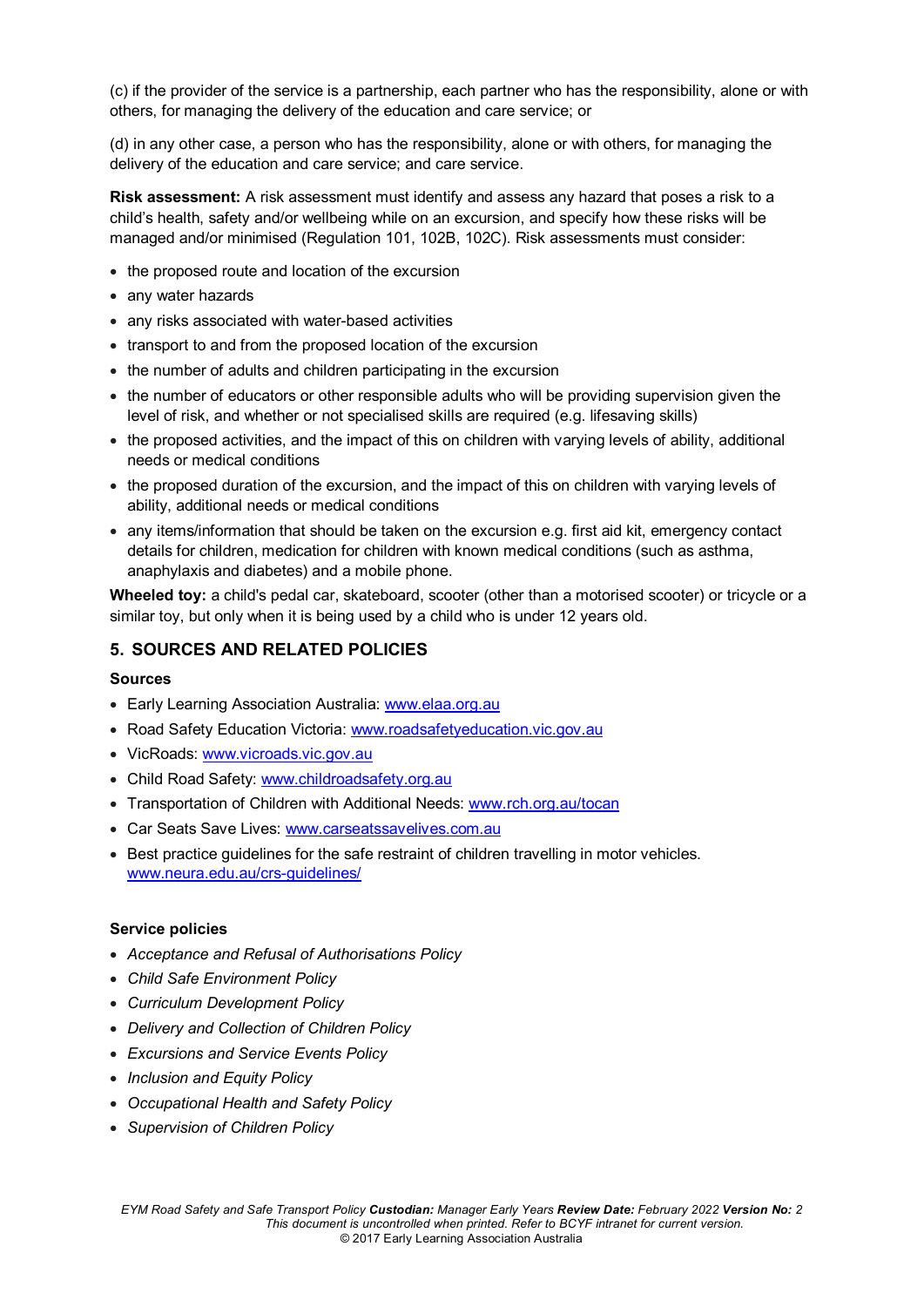# **PROCEDURES**

## **The Approved Provider or Persons with Management and Control is responsible for:**

- Ensuring that a child is not transported without prior written authorisation by the parent/guardian or person named in the child's enrolment record, and that the authorisation includes all details required under Regulation 102D
- Ensuring the risk assessment (refer to *Definitions*) identifies and assesses the risks, specifies how these will be managed and/or minimised, and includes all details required by Regulation 102B, 102C
- Ensuring the provision of road safety education, based on the National Practices for Early Childhood Road Safety Education (Attachment 1).
- Ensuring that all children attending the service are included in road safety education.
- Ensuring access of educators and staff to regular professional development/training in road safety and ensuring they are kept up to date with current legislation,
- Ensuring the availability (in good condition) and use of bicycle helmets which meet Australian/New Zealand Standard 2063 for bicycles and wheeled toys (refer to *Definitions*).
- Ensuring the provision of location-specific road safety information (e.g. details about where to park safely when delivering and collecting children and local area speed limits etc.) to parents/guardians and visitors.
- Ensuring the provision of general road safety information about transporting children to and from the service (which might include using the 'safety door' (the rear kerbside door), driveway safety, child restraint information and role modelling safe road use) to parents/guardians.
- Ensuring that parents/guardians have access to this policy and its attachments.
- Ensuring that buses hired for use on excursions have fitted seatbelts that are correctly used by all children, staff and volunteers for the entire trip.
- Ensuring that appropriate procedures are followed in the event of a vehicle crash or transportrelated injury involving any children, staff or volunteers from the service (refer to Incident, Injury, Trauma and Illness Policy).
- Establishing agreed procedures for staff to follow where a child is observed being transported to or from the premises in an unsafe manner (refer to Attachment 2).

## **The Nominated Supervisor or Persons in Day to Day Charge is responsible for:**

- Ensuring that a child is not transported without prior written authorisation by the parent/guardian or person named in the child's enrolment record, and that the authorisation includes all details required under Regulation 102D
- Ensuring the risk assessment (refer to *Definitions*) identifies and assesses the risks, specifies how these will be managed and/or minimised, and includes all details required by Regulation 102B, 102C
- Ensuring the embedding in the curriculum of Road safety education, based on the National Practices for Early Childhood Road Safety Education (Attachment 1).
- Working with teachers and educators to develop appropriate strategies to ensure all children attending the service are included in road safety education
- Organising access of teachers, educators and staff to regular professional development/training in road safety and are kept up to date with current legislation, regulations, rules, standards and best practice information.
- Providing teachers and educators with access to a broad range of road safety education resources
- Providing (in good condition) and use of bicycle helmets which meet Australian/New Zealand Standard 2063 for bicycles and wheeled toys (refer to *Definitions*).
- Monitoring the correct use of bicycle helmets whenever bicycles or wheeled toys are used.
- Ensuring that teachers and educators provide parents/guardians and visitors with location-specific road safety information.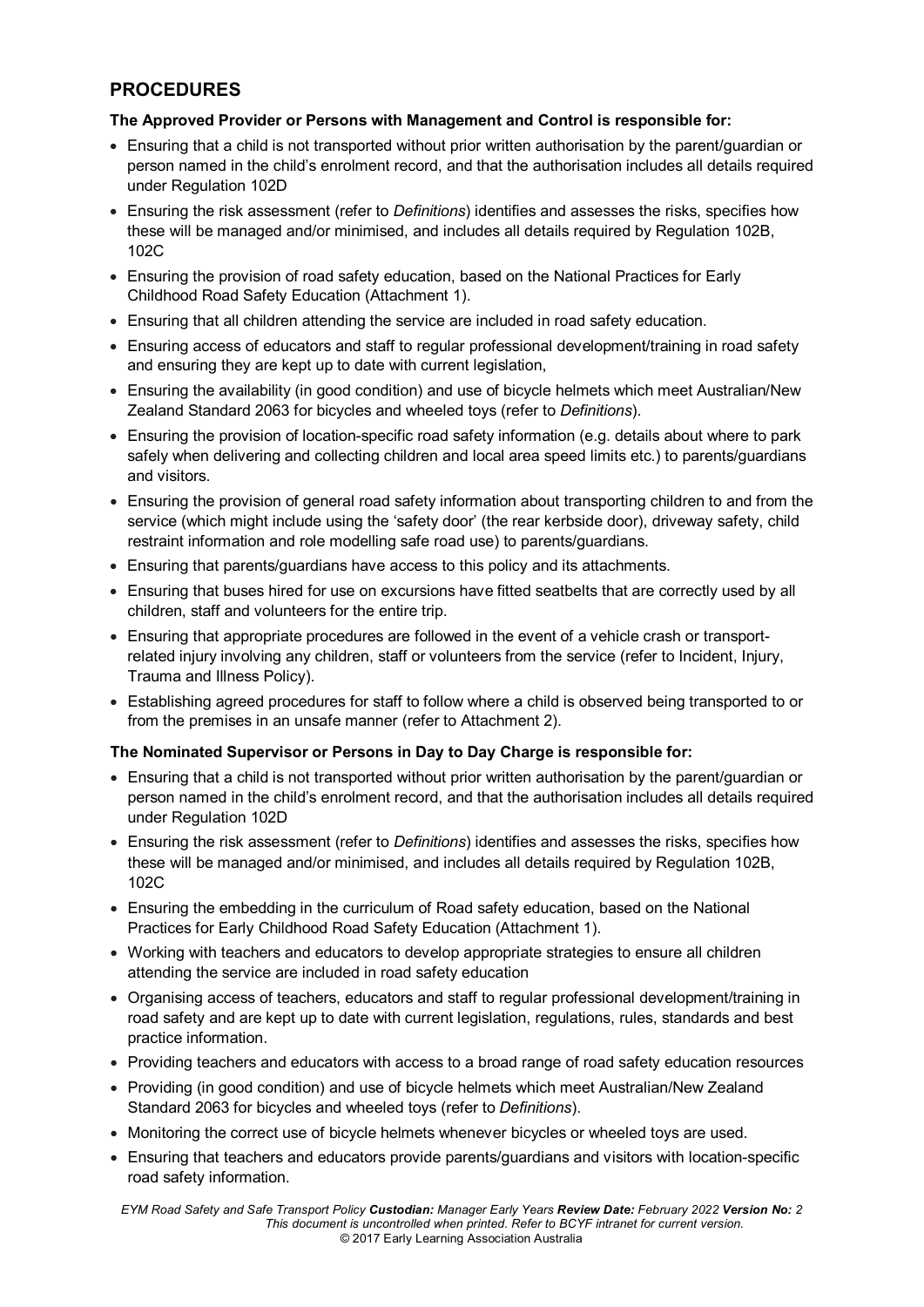- Ensuring that location specific road safety information is displayed at the service where relevant.
- Ensuring that teachers and educators provide parents/guardians with information about road safety.
- Ensuring that general road safety information is displayed at the service where relevant.
- Ensuring that parents/guardians have access to this policy and its attachments.
- Ensuring that buses hired for use on excursions have fitted seatbelts for use by all children, staff and volunteers.
- Ensuring that teachers and educators understand and follow appropriate procedures in the event of a vehicle crash or transport-related injury involving any children, staff or volunteers from the service (refer to Incident, Injury, Trauma and Illness Policy).
- Ensuring that teachers and educators understand and follow the service's procedures where a child is observed being transported to or from the premises in an unsafe manner.
- Implementing the services agreed procedures when notified by a teachers or educator regarding their observation of children being transported in an unsafe manner.

## **Educators and other staff are responsible for:**

- Ensuring that a child is not transported without prior written authorisation by the parent/guardian or person named in the child's enrolment record, and that the authorisation includes all details required under Regulation 102D
- Ensuring the risk assessment (refer to *Definitions*) identifies and assesses the risks, specifies how these will be managed and/or minimised, and includes all details required by Regulation 102B, 102C
- Providing road safety education, based on the National Practices for Early Childhood Road Safety Education (Attachment 1).
- Including all children attending the service in road safety education.
- Participating in regular professional development/training in road safety to keep up to date with current legislation, regulations, rules, standards and best practice information.
- Using a broad range of resources to support the delivery of road safety education.
- Providing bicycle helmets which meet Australian/New Zealand Standard 2063 and ensuring that that they are correctly fitted where bicycles or wheeled toys (refer to Attachment 1, Definitions) are used.
- Providing parents/guardians and visitors with location-specific road safety information.
- Providing parents/guardians with information about road safety and actively communicating this information to families.
- Providing parents/ guardians with access to this policy and its attachments and actively communicating this information to families.
- Ensuring the correct use of seatbelts in buses hired for excursions by all children, staff and volunteers for the entire trip.
- Following appropriate procedures in the event of a vehicle crash or transport-related injury involving any children, staff or volunteers from the service (refer to Incident, Injury, Trauma and Illness Policy), including notifying the Nominated Supervisor and Approved Provider as soon as possible after the event.
- Implementing the service's agreed procedures where a child is observed being transported to or from the premises in an unsafe manner.

## **EVALUATION**

In order to assess whether the values and purposes of the policy have been achieved, the Approved Provider will:

- regularly seek feedback from parents/guardians, children, educators, management and all affected by the policy regarding its effectiveness
- monitor the implementation, compliance, complaints and incidents in relation to this policy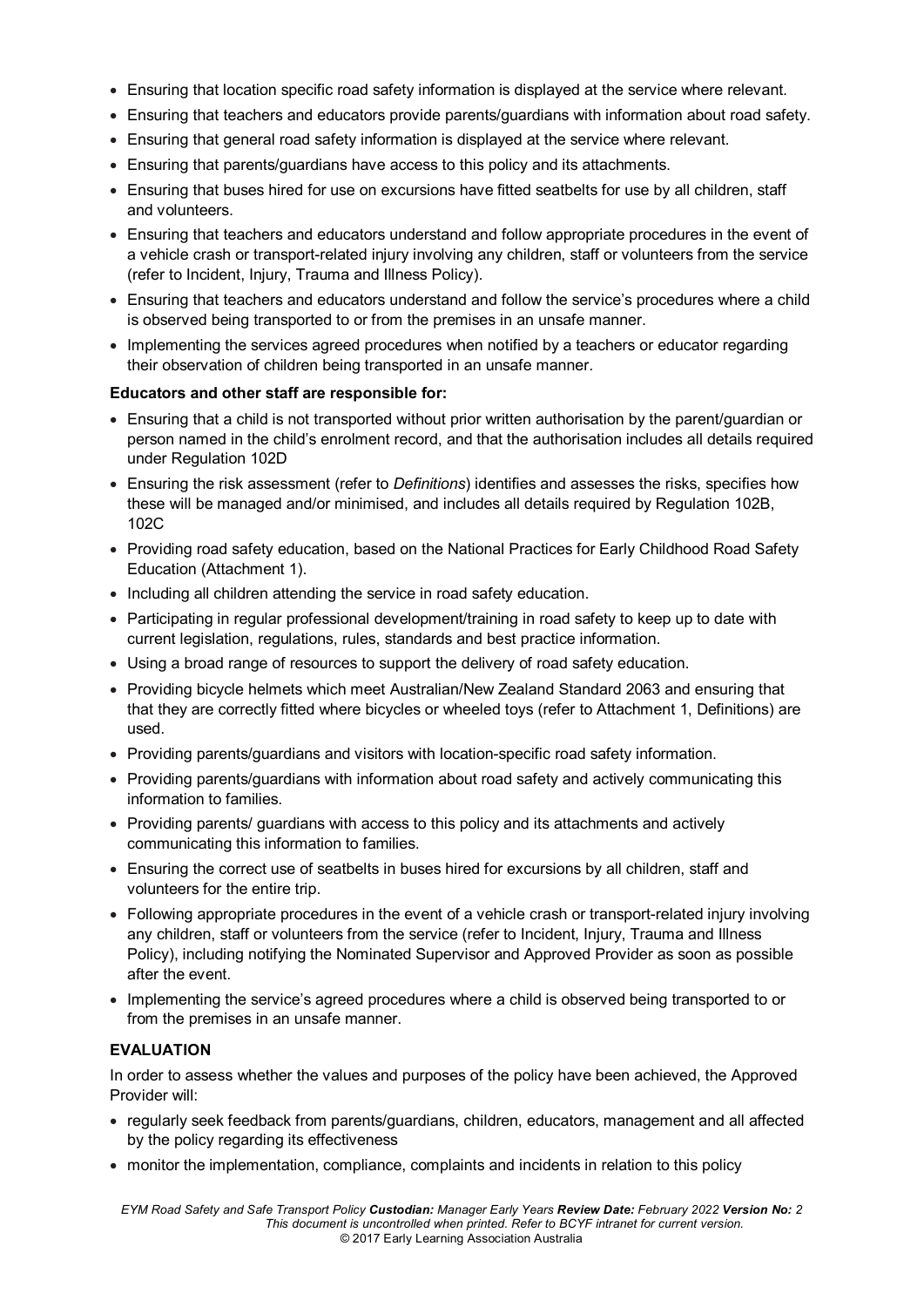- keep the policy up to date with current legislation, research, policy and best practice
- revise the policy and procedures as part of the service's policy review cycle, or as required
- notify parents/guardians at least 14 days before making any changes to this policy or its procedures (this is a requirement under Regulation 172 of the National Regulations for policies mandated by law and would be considered best practice for all policies and procedures).

# **ATTACHMENTS**

- Attachment 1: *National Practices for Early Childhood Road Safety Education*
- Attachment 2: Sample procedure when a child is observed to be at risk of harm while being transported to or from an early childhood premises
- Attachment 3: Excursion and Transport Risk Assessment Template

# **ACKNOWLEDGEMENT**

This policy was developed by Early Learning Association Australia in consultation with VicRoads and the early childhood sector as part of the VicRoads Starting Out Safely program.

# **AUTHORISATION/DOCUMENT HISTORY**

This policy was initially adopted by the Approved Provider of Barwon, Child Youth & Family education and care services on 21<sup>st</sup> May, 2018.

| <b>Version</b><br><b>Number</b> | <b>Approval Date</b>           | <b>Approved By</b>                              | <b>Brief Description</b>                                                                   |
|---------------------------------|--------------------------------|-------------------------------------------------|--------------------------------------------------------------------------------------------|
| V1                              | May 2018                       | Executive<br>Director Client<br><b>Services</b> | New policy implemented following a review against the<br><b>National Quality Framework</b> |
| V2.                             | Feb 2021                       | Director, Early<br><b>Years Services</b>        | Updated policy                                                                             |
| <b>Author</b>                   | Manager Early Years            |                                                 |                                                                                            |
| <b>Reviewer</b>                 | Director, Early Years Services |                                                 |                                                                                            |

# **REVIEW DATE: FEBRUARY 2022**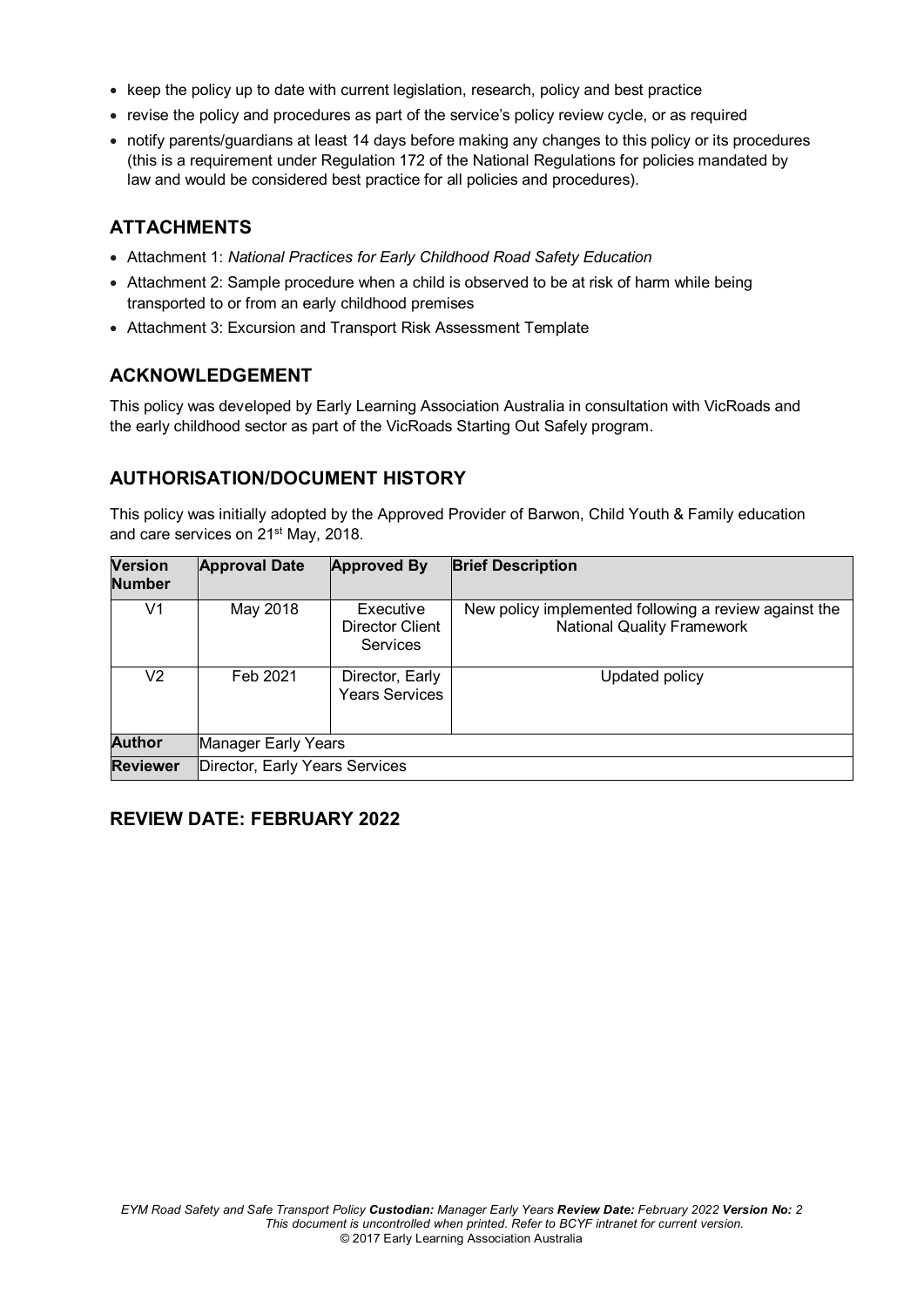# **ATTACHMENT 1 National Practices for Early Childhood Road Safety Education**

The *National Practices for Early Childhood Road Safety Education* have been developed by early childhood education and road safety experts across Australia and New Zealand. The eight national practices are based on research and are aligned with the Early Years Learning Framework.

The national practices guide early childhood educators and policy makers to develop, implement and evaluate evidence-based road safety programs that support children's and families learning about road safety. Refer to:<http://roadsafetyeducation.vic.gov.au/resources/early-childhood.html>

## **The eight national practices are as follows:**

## **Holistic approaches**

Recognise that children's learning is integrated and interconnected when making curriculum decisions about road safety education.

## **Responsiveness to children**

Deliver road safety education which is responsive to individual children and extends children's strengths, knowledge and interests.

## **Learning through play**

Through play-based learning seek opportunities to address road safety in a way that expands children's thinking and encourages problem solving.

### **Intentional teaching**

Engage in intentional teaching which extends and expands children's learning about road safety.

## **Learning environments**

Provide opportunities in the learning environment, including the local community, for safe and meaningful interaction with children, parents and carers about road safety.

#### **Cultural competence**

Implement road safety education that is culturally relevant for the diversity of children, their families and the community.

## **Continuity of learning and transitions**

Use the opportunity of transitions, in active partnership with children, families and the local community, for road safety education.

#### **Assessment for learning**

Together with children and families, reflect on each child's learning and application of road safety to plan for future learning.